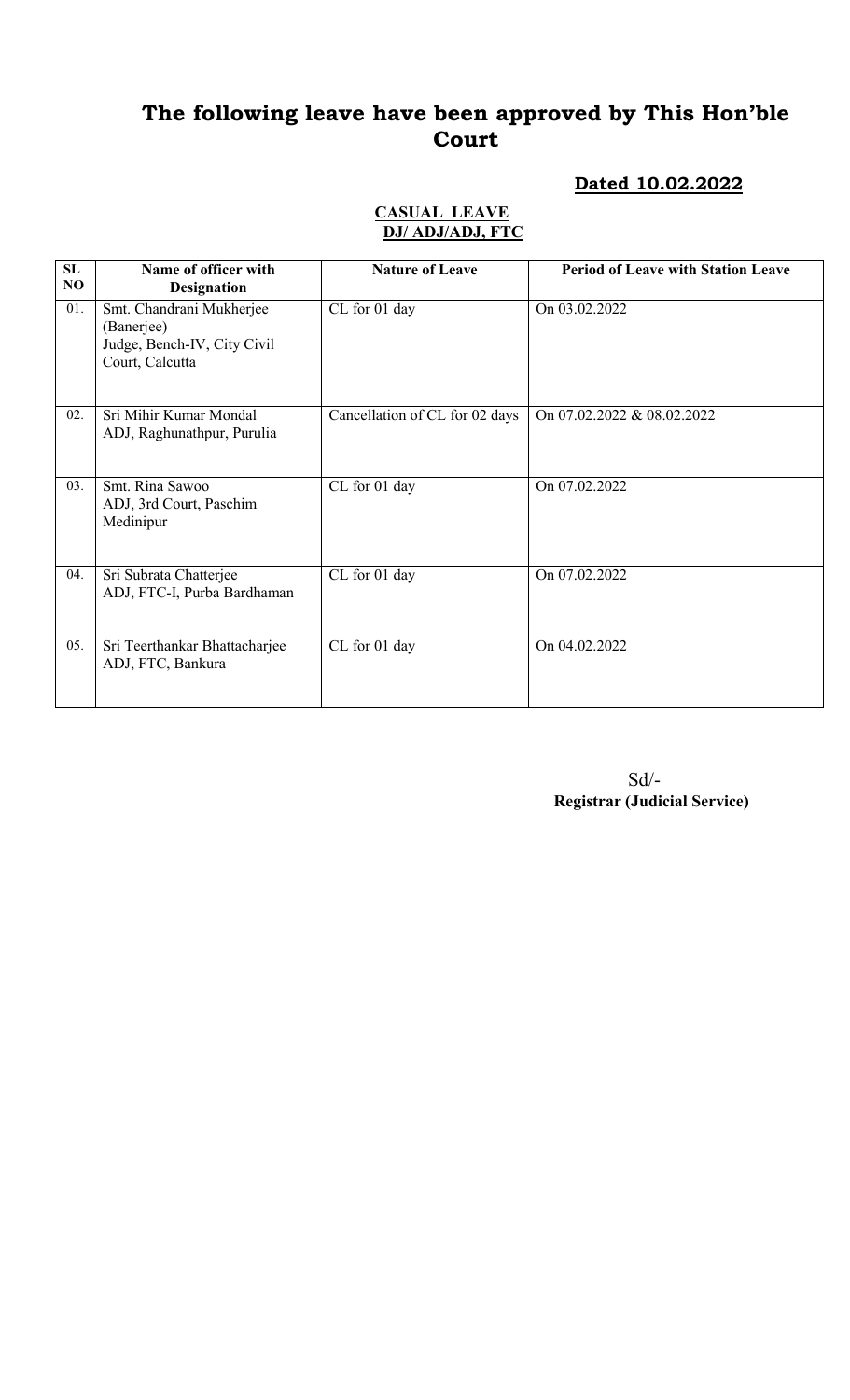### Dated 10.02.2022

#### CASUAL LEAVE DJ/ ADJ/ADJ, FTC

| $\overline{\text{SL}}$<br>NO | Name of officer with<br><b>Designation</b>                                                         | <b>Nature of Leave</b>           | <b>Period of Leave with Station Leave</b>                            |
|------------------------------|----------------------------------------------------------------------------------------------------|----------------------------------|----------------------------------------------------------------------|
| 01.                          | Sri Anjan Kumar Sengupta<br>ADJ, 2 <sup>nd</sup> Court, Jangipur,<br>Murshidabad                   | <b>Station Leave</b>             | From 11.02.2022 (E) to 14.02.2022 (M)                                |
| 02.                          | Sri Ajayendra Nath<br>Bhattacharya<br>ADJ, 3 <sup>rd</sup> Court, Dakshin<br>Dinajpur at Balurghat | Cancellation of CL for 01<br>day | On 28.02.2022                                                        |
| 03.                          | Sri Asish Gupta<br>ADJ, FTC-I, Sealdah, 24 Pgs(S)                                                  | CL for 02 days with SL           | On 10.02.2022 & 11.02.2022<br>SL:10.02.2022(M) to 14.02.2022(M)      |
| 04.                          | Sri Pradip Banerjee<br>ADJ, 3 <sup>rd</sup> Court, Berhampore,<br>Murshidabad                      | <b>Station Leave</b>             | From 11.02.2022 (E) to 14.02.2022 (M)                                |
| 05.                          | Sri Priyabrata Datta<br>ADJ, Basirhat, North 24<br>Parganas                                        | CL for 01 day with SL            | On 28.02.2022<br>$SL: 25.02.2022$ (E) to 02.03.2022 (M)              |
| 06.                          | Sri Sunirmal Datta<br>DJ, Paschim Bardhaman                                                        | CL for 01 day with SL            | On 28.02.2022<br>$SL: 25.02.2022$ (E) to 02.03.2022 (M)              |
| 07.                          | Sri Sudipta Bhattacharjee<br>ADJ, Rampurhat, Birbhum                                               | <b>Station Leave</b>             | From 11.02.2022 (E) to 14.02.2022 (M)                                |
| 08.                          | Sri Suvadip Chowdhury<br>ADJ, FTC-1, Alipore, 24pgs(S)                                             | CL for 02 days with SL           | On 11.02.2022 & 14.02.2022<br>SL:11.02.2022(M) to 14.02.2022(N)      |
| 09.                          | Sri Sujit Kumar Jha, ADJ, 2 <sup>nd</sup><br>Court, Krishnagar, Nadia                              | CL for 03 days with SL           | From 16.02.2022 to 18.02.2022<br>SL:15.02.2022 (E) to 19.02.2022 (M) |
| 10.                          | Sri Sandip Chakrabarti<br>ADJ, FTC, Rampurhat, Birbhum                                             | CL for 02 days with SL           | On 11.02.2022 & 14.02.2022<br>SL:10.02.2022(E) to 15.02.2022(M)      |
| 11.                          | Mr. Ataur Rahman<br>ADJ, Bishnupur, Bankura                                                        | <b>Station Leave</b>             | From 11.02.2022 (E) to 14.02.2022 (M)                                |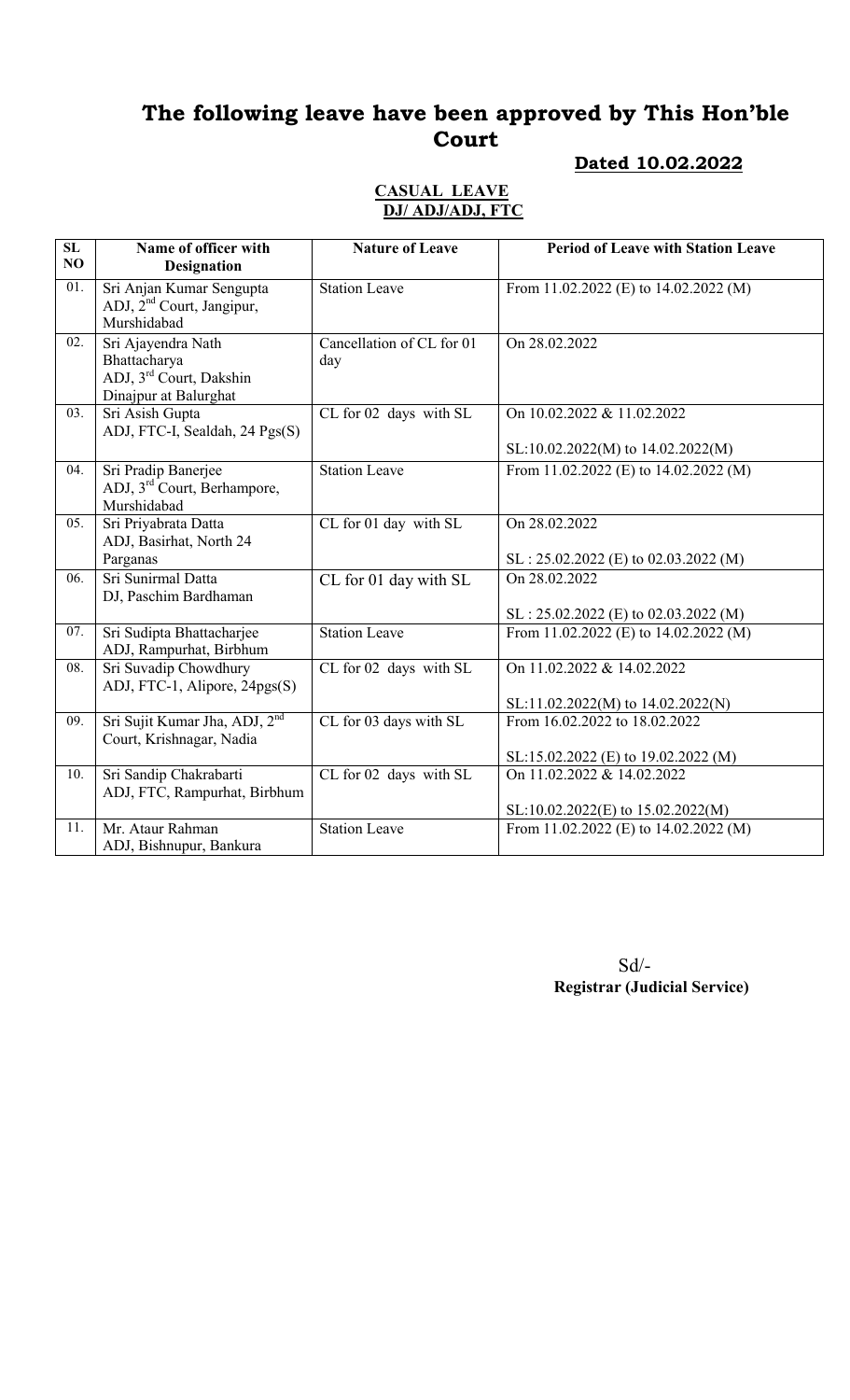#### Dated 11.02.2022

#### CASUAL LEAVE DJ/ ADJ/ADJ, FTC

| SL<br>N <sub>O</sub> | <b>Name of officer with Designation</b>                                               | <b>Nature of Leave</b> | <b>Period of Leave with Station Leave</b>          |
|----------------------|---------------------------------------------------------------------------------------|------------------------|----------------------------------------------------|
| 01                   | Smt. Chandrani Mukherjee (Banerjee)<br>Judge, Bench-IV, City Civil Court,<br>Calcutta | CL for 01 day          | On 09.02.2022                                      |
| 02.                  | Sri Rajesh Kumar Singh<br>ADJ, 2 <sup>nd</sup> Court, Uluberia, Howrah                | CL for 01 day with SL  | On 04.02.2022<br>SL:04.02.2022(M) to 07.02.2022(M) |

Sd/- Registrar (Judicial Service)

## The following leave have been approved by This Hon'ble **Court**

#### Dated 11.02.2022

#### CASUAL LEAVE DJ/ ADJ/ADJ, FTC

| SL<br>NO | Name of officer with<br><b>Designation</b>                                 | <b>Nature of Leave</b>            | <b>Period of Leave with Station Leave</b>              |
|----------|----------------------------------------------------------------------------|-----------------------------------|--------------------------------------------------------|
| 01.      | Sri Jeetendra Gupta<br>ADJ, 2 <sup>nd</sup> Court, Siliguri,<br>Darjeeling | <b>Station Leave</b>              | From 11.02.2022 (E) to 14.02.2022 (M)                  |
| 02.      | Mr. Molla Asgar Ali<br>ADJ, FTC-I, Barasat,<br>24pgs(N)                    | CL for 01 day                     | On 25.02.2022                                          |
| 03.      | Smt. Suparna Ray<br>ADJ, 3 <sup>rd</sup> Court, Tamluk,<br>Purba Medinipur | CL for 01 day with SL             | On 11.02.2022<br>$SL:10.02.2022(E)$ to $14.02.2022(M)$ |
| 04.      | Sri Sudhir Kumar<br>ADJ, Kalna, Purba<br>Bardhaman                         | Cancellation of CL for 02<br>days | On 16.02.2022 & 17.02.2022                             |
| 05.      | Sri Teerthankar<br>Bhattacharjee<br>ADJ, FTC, Bankura                      | CL for 01 day with SL             | On 11.02.2022<br>$SL:10.02.2022(E)$ to $14.02.2022(M)$ |
| 06.      | Ms. Yogita Gaurisaria<br>ADJ, Nabadwip, Nadia                              | <b>Station Leave</b>              | From 11.02.2022 (E) to $14.02.2022$ (M)                |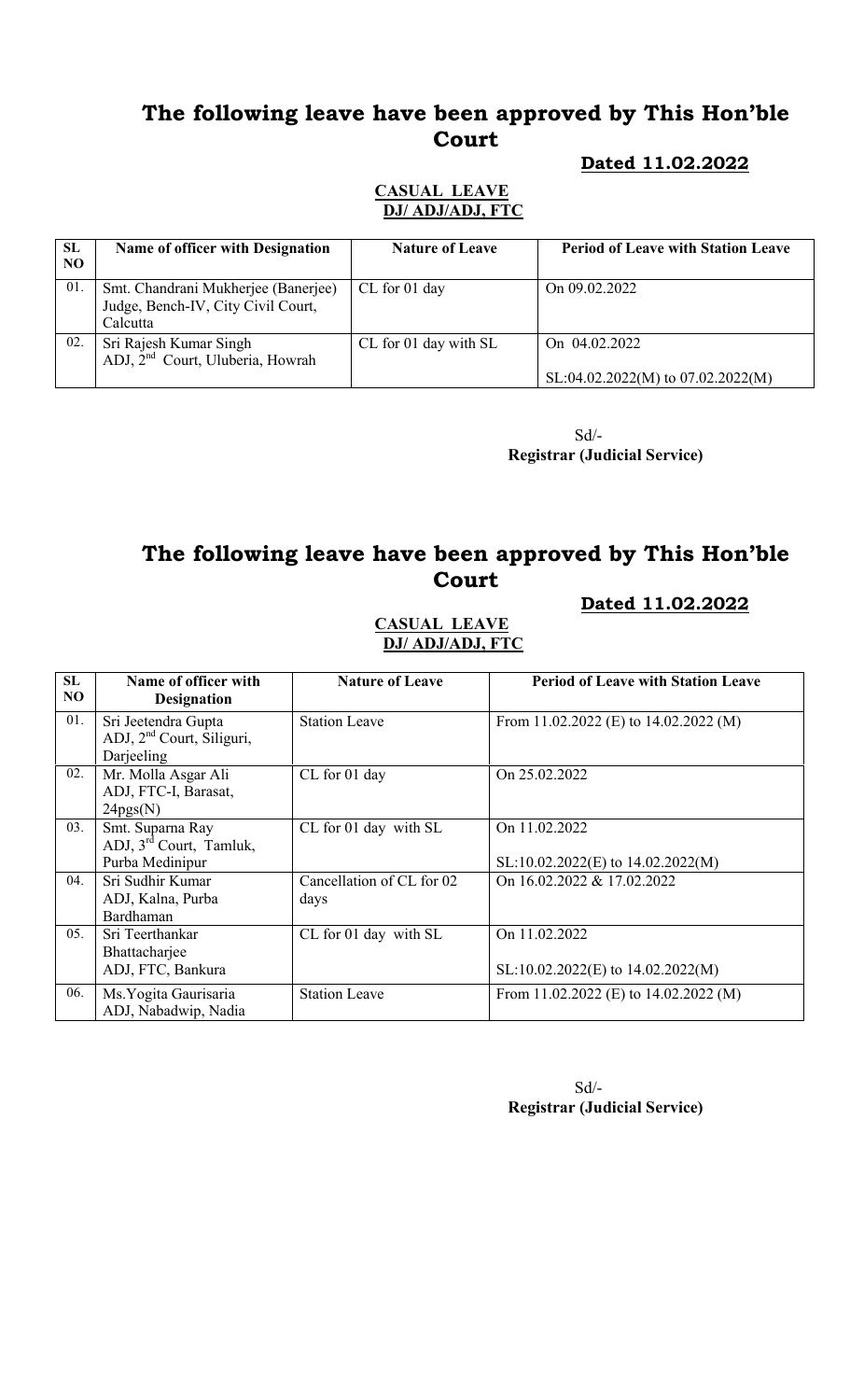### Dated 14.02.2022

#### CASUAL LEAVE DJ/ ADJ/ADJ, FTC

| ${\bf SL}$<br>NO  | Name of officer with Designation                                                  | <b>Nature of Leave</b> | <b>Period of Leave with Station Leave</b>              |
|-------------------|-----------------------------------------------------------------------------------|------------------------|--------------------------------------------------------|
| $\overline{01}$ . | Sri Abhiram Barman<br>ADJ, FTC-1, Alipurduar, Jalpaiguri                          | <b>Station Leave</b>   | From 11.02.2022 (E) to 14.02.2022 (M)                  |
| 02.               | Smt. Arti Sharma Roy, ADJ,<br>Bench-I, NDPS Act, City Sessions<br>Court, Calcutta | <b>Station Leave</b>   | From 11.02.2022 (E) to 14.02.2022 (M)                  |
| 03.               | Sri Dipanjan Sen, ADJ, FTC-1,<br>Howrah                                           | <b>Station Leave</b>   | From 12.02.2022 (M) to 13.02.2022 (E)                  |
| 04.               | Smt. Dipa Shyam Ray<br>ADJ, FTC-2, Jangipur,<br>Murshidabad                       | <b>Station Leave</b>   | From 11.02.2022 (E) to 14.02.2022 (M)                  |
| 05.               | Sri Guru Das Biswas, ADJ, 2 <sup>nd</sup><br>Court, Berhampore, Murshidabad       | <b>Station Leave</b>   | From 11.02.2022 (E) to 13.02.2022 (E)                  |
| 06.               | Smt.Kumkum Chattopadhyay<br>ADJ, FTC-1, Islampur, Uttar<br>Dinajpur               | CL for 01 day with SL  | On 11.02.2022<br>$SL:10.02.2022(E)$ to $14.02.2022(M)$ |
| 07.               | Smt.Leena Golder, ADJ, FTC-1,<br>Basirhat, 24 Pgs (N)                             | <b>Station Leave</b>   | From $04.02.2022$ (E) to $07.02.2022$ (M)              |
| $\overline{08}$ . | Sri Nachiketa Bera<br>ADJ, FTC, Kalna, Purba<br>Bardhaman                         | <b>Station Leave</b>   | From 11.02.2022 (E) to 14.02.2022 (M)                  |
| 09                | Sri Pinaki Mitra<br>ADJ, FTC-2, Malda                                             | <b>Station Leave</b>   | From 11.02.2022 (E) to 14.02.2022 (M)                  |
| 10.               | Sri Subhradip Mitra<br>Judge, Bench-IX, City Civil Court,<br>Calcutta             | CL for 01 day          | On 10.02.2022                                          |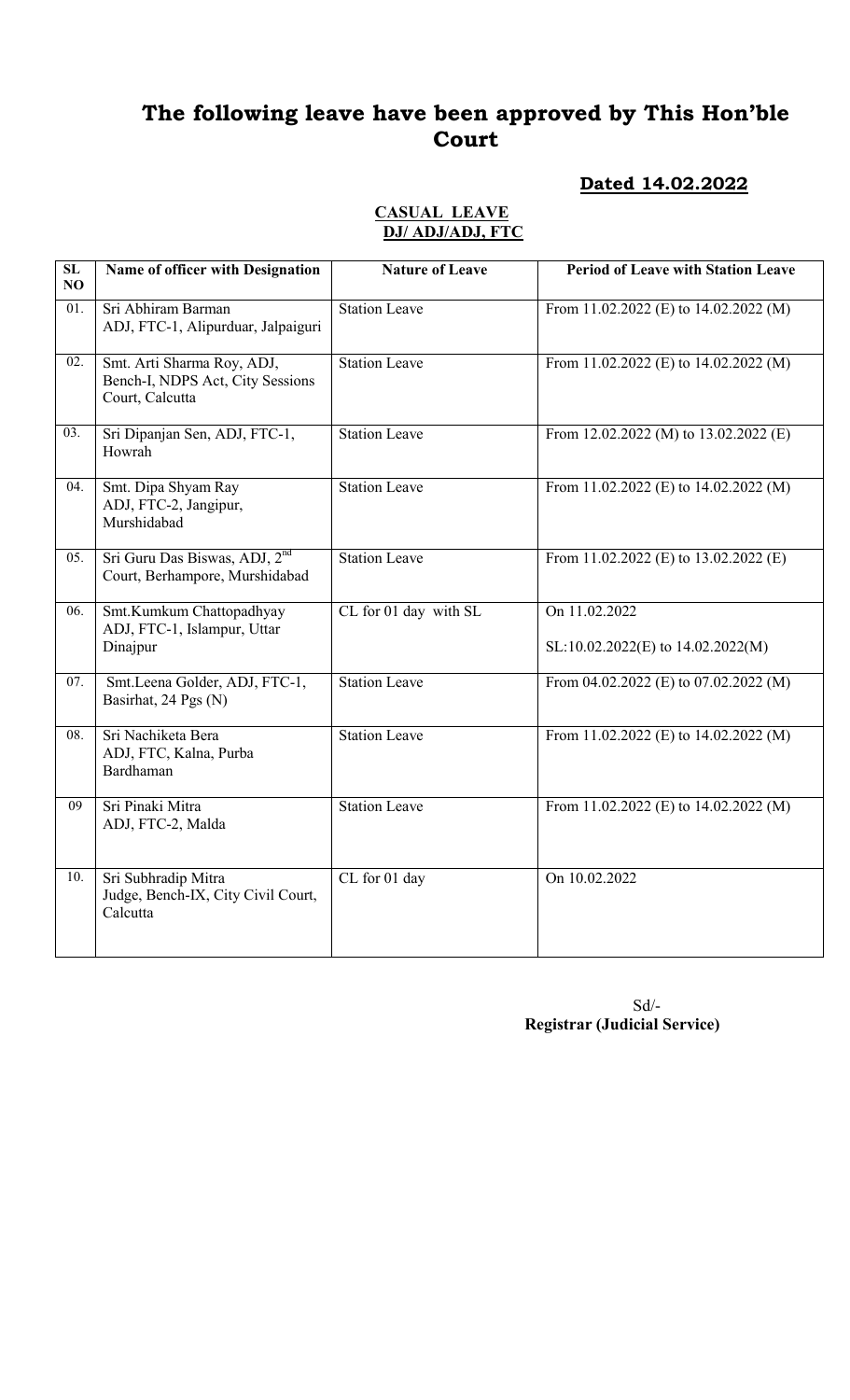#### Dated 14.02.2022

#### CASUAL LEAVE DJ/ ADJ/ADJ, FTC

| SL<br>NO          | Name of officer with<br><b>Designation</b>                                        | <b>Nature of Leave</b> | <b>Period of Leave with Station Leave</b> |
|-------------------|-----------------------------------------------------------------------------------|------------------------|-------------------------------------------|
| $\overline{01}$ . | Sri Arijit Mukhopadhyay, ADJ,<br>FTC, Ranaghat, Nadia                             | CL for 02 days with SL | On 18.02.2022 & 19.02.2022                |
|                   |                                                                                   |                        | SL:17.02.2022(E)<br>to 21.02.2022(M)      |
| 02.               | Sri Deb Kumar Goswami<br>ADJ, FTC-II, Barrackpore,                                | CL for 01 day with SL  | On 16.02.2022                             |
|                   | 24pgs(N)                                                                          |                        | SL: $15.02.2022(E)$ to $17.02.2022(M)$    |
| 03.               | Sri Prashant Chowdhury<br>ADJ, $9th$ Court, Alipore, 24 pgs<br>(S)                | CL for 02 days with SL | On 21.02.2022 & 22.02.2022                |
|                   |                                                                                   |                        | SL:19.02.2022(E)<br>to 23.02.2022(M)      |
| 04.               | Sri Prasad Kumar Roy<br>ADJ, Kalimpong                                            | CL for 03 days with SL | On 24.02.2022, 25.02.2022 &<br>28.02.2022 |
|                   |                                                                                   |                        | SL:23.02.2022(E)<br>to 02.03.2022(M)      |
| 05.               | Sri Sanjoy Kumar Das<br>ADJ, 3 <sup>rd</sup> Court,                               | CL for 01 day with SL  | On 28.02.2022                             |
|                   | Cooch Behar                                                                       |                        | $SL: 25.02.2022$ (E) to 02.03.2022 (M)    |
| 06.               | Sri Saugata Chakraborty<br>ADJ, 5 <sup>th</sup> Court, Berhampore,<br>Murshidabad | CL for 01 day with SL  | On 25.02.2022                             |
|                   |                                                                                   |                        | SL: 24.02.2022(E)<br>to 28.02.2022(M)     |
| 07.               | Sri Tapas Kumar Roy, ADJ,<br>FTC III, Howrah                                      | CL for 02 days         | On 16.02.2022 & 17.02.2022                |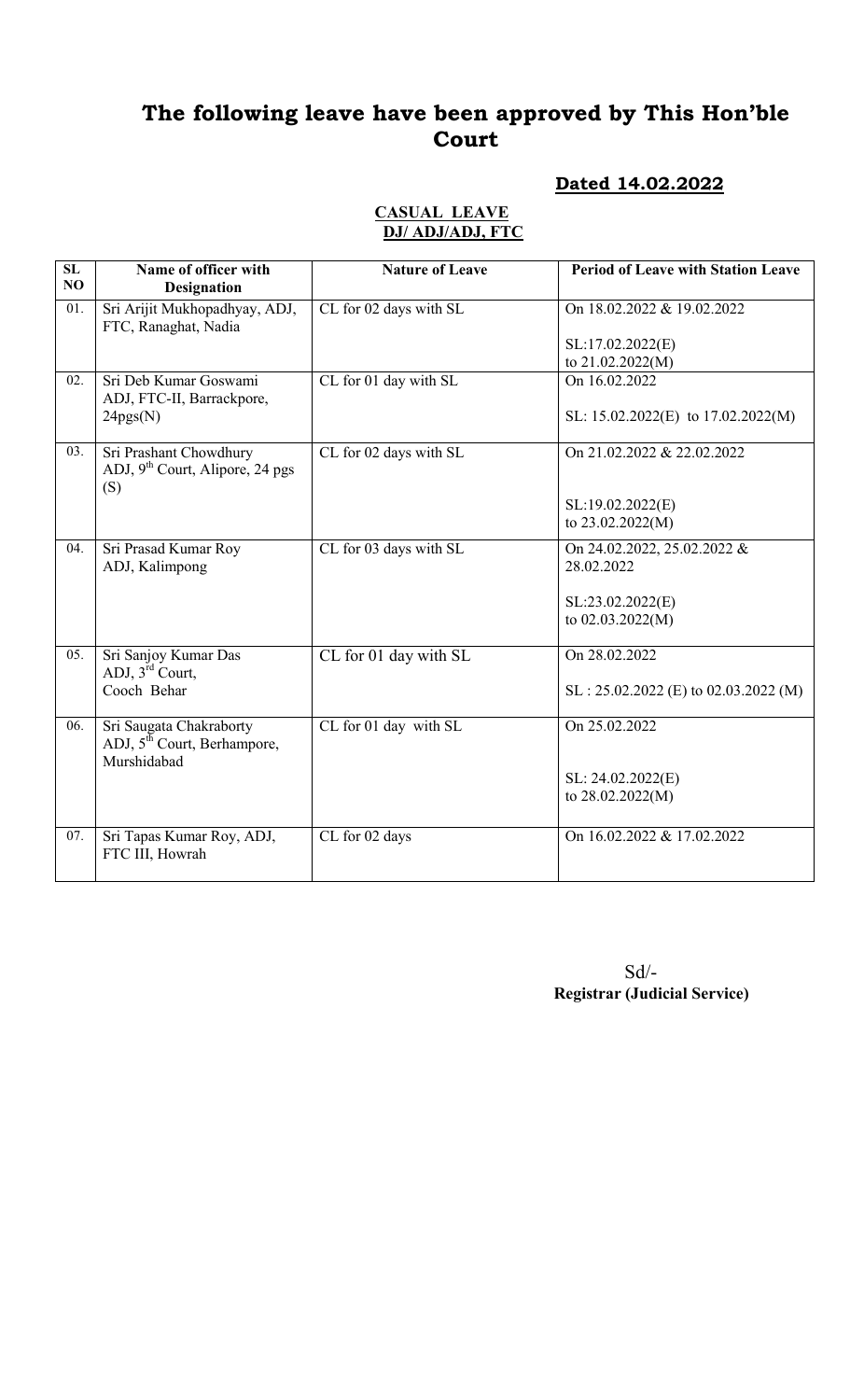#### Dated: 10.02.2022

## DJ/ADJ

| SL<br>N <sub>O</sub> | Name of officer with<br><b>Designation</b> | <b>Nature of Leave</b>   | <b>Period of Leave with Station Leave</b> |
|----------------------|--------------------------------------------|--------------------------|-------------------------------------------|
| 01.                  | Sri Prasad Kumar Roy, ADJ,<br>Kalimpong    | Earned Leave for 05 days | From 31.01.2022 to 04.02.2022             |

### JM

| SL<br>NO | Name of officer with<br><b>Designation</b>            | <b>Nature of Leave</b>       | <b>Period of Leave with Station Leave</b> |
|----------|-------------------------------------------------------|------------------------------|-------------------------------------------|
| 02.      | Smt. Juin Datta<br>JM, 2 <sup>nd</sup> Court, Purulia | Quarantine Leave for 10 days | From 11.01.2022 to 20.01.2022             |

# $CJ(JD)$

| SL  | Name of officer with                                             | <b>Nature of Leave</b>     | <b>Period of Leave with Station Leave</b> |
|-----|------------------------------------------------------------------|----------------------------|-------------------------------------------|
| NO  | <b>Designation</b>                                               |                            |                                           |
| 03. | Md. Amiruddin Ali, CJ(JD), $2nd$<br>Court, Alipore, 24 Pgs $(S)$ | Commuted Leave for 05 days | From 31.01.2022 to 04.02.2022             |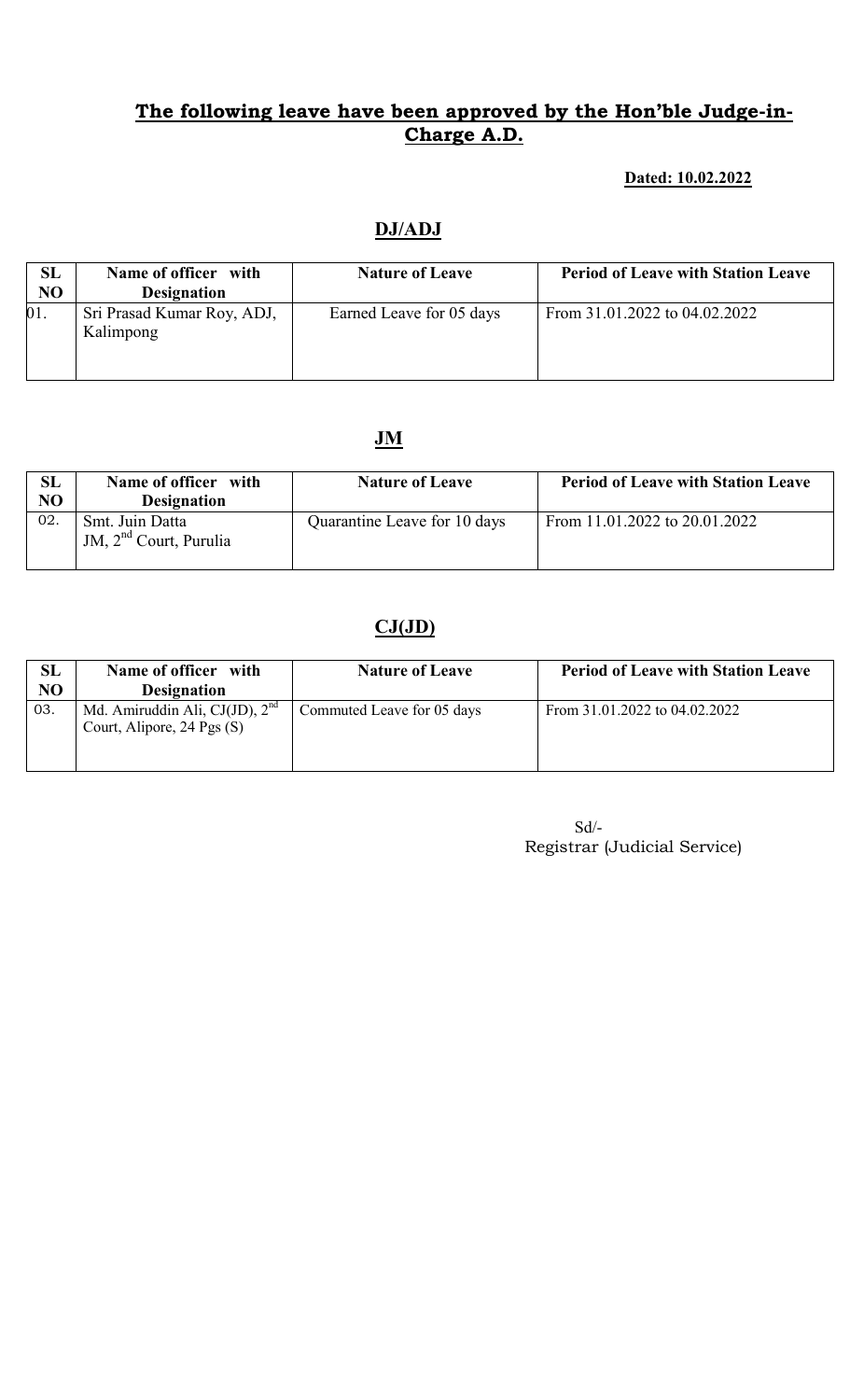#### Dated: 10.02.2022

## DJ/ADJ

| SL<br>N <sub>O</sub> | Name of officer with<br><b>Designation</b>                               | <b>Nature of Leave</b>   | <b>Period of Leave with Station Leave</b> |
|----------------------|--------------------------------------------------------------------------|--------------------------|-------------------------------------------|
| 01.                  | Sri Saugata Chakraborty,<br>ADJ, $5th$ Court, Berhampore,<br>Murshidabad | Earned Leave for 05 days | From 04.03.2022 to 08.03.2022             |

# ADJ, FTC/ CJ(SD)

| SL<br><b>NO</b> | Name of officer with<br><b>Designation</b>                                   | <b>Nature of Leave</b>       | <b>Period of Leave with Station Leave</b> |
|-----------------|------------------------------------------------------------------------------|------------------------------|-------------------------------------------|
| 02.             | Smt. Susmita Chowdhury<br>$CJ(SD)$ , $2nd$ Court, Contai,<br>Purba Medinipur | Child Care Leave for 18 days | From 18.02.2022 to 07.03.2022             |
| 03.             | Sri Santosh Kumar Pathak<br>ADJ, FTC-III, Berhampore,<br>Murshidabad         | Earned Leave for 10 days     | From 15.02.2022 to 24.02.2022             |

# $CJ(JD)$

| SL             | Name of officer with                                                             | <b>Nature of Leave</b>   | <b>Period of Leave with Station Leave</b> |
|----------------|----------------------------------------------------------------------------------|--------------------------|-------------------------------------------|
| N <sub>O</sub> | <b>Designation</b>                                                               |                          |                                           |
| 04.            | Sri Pradip Bandyopadhyay<br>Registrar, Presidency Small<br>Cause Court, Calcutta | Earned Leave for 07 days | From 03.03.2022 to 09.03.2022             |
| 05.            | Sri Akash Bose<br>CJ(JD), Alipurduar,<br>Jalpaiguri                              | Earned Leave for 18 days | From 28.02.202 to 17.03.2022              |

Sd/-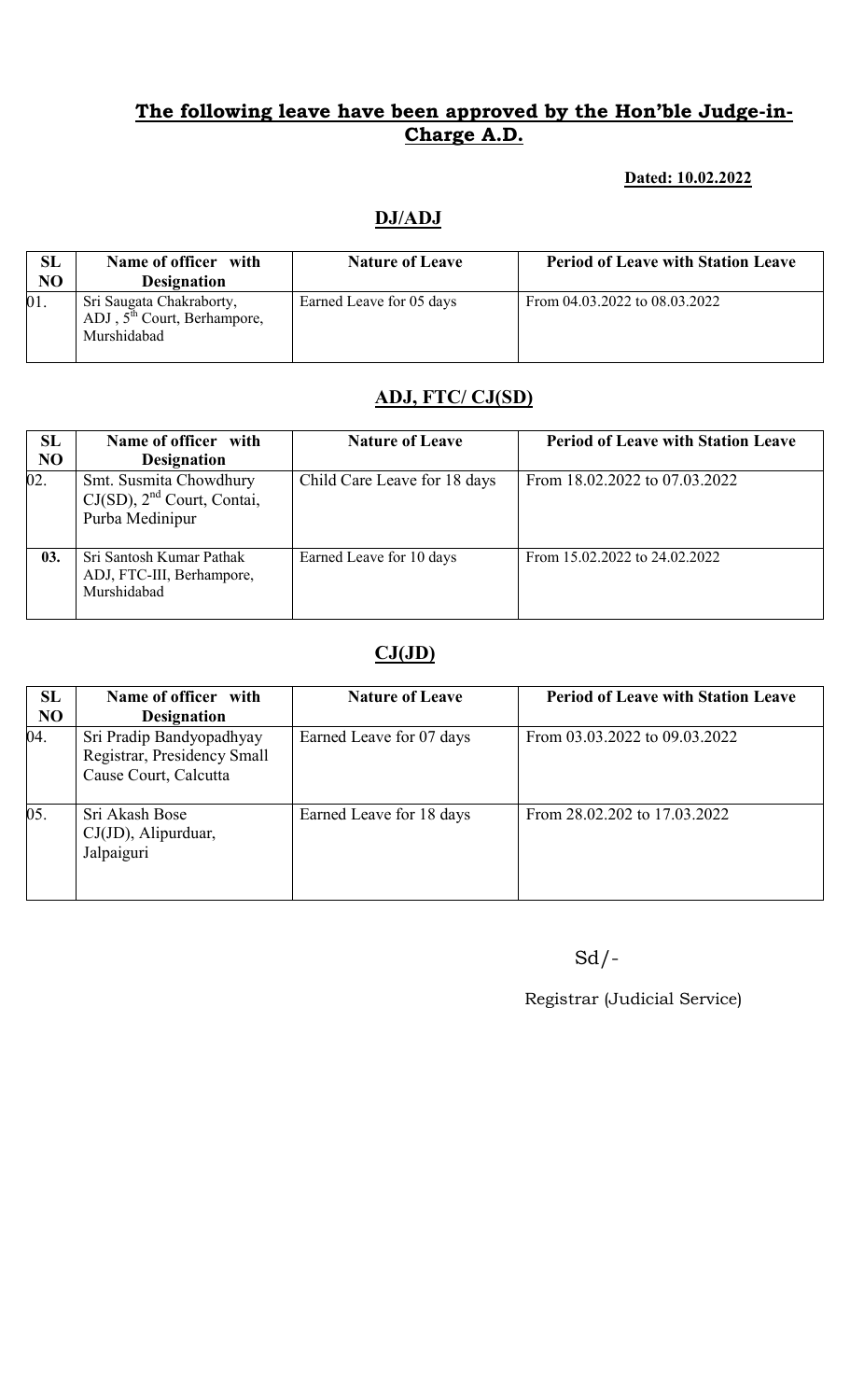#### Dated: 11.02.2022

JM

| SL<br><b>NO</b> | Name of officer with<br><b>Designation</b>                                      | <b>Nature of Leave</b>       | <b>Period of Leave with Station Leave</b> |
|-----------------|---------------------------------------------------------------------------------|------------------------------|-------------------------------------------|
| 01.             | Sri Arnab Mukherjee<br>JM, $3rd$ Court,<br>Krishnagar, Nadia                    | Earned Leave for 11 days     | From 01.03.2022 to 11.03.2022             |
| 02.             | Smt. Chandrani<br>Chakraborty, JM, 1 <sup>st</sup> Court,<br>Sadar, Cooch Behar | Child Care Leave for 35 days | From 28.2.2022 to 03.04.2022              |

# $CJ(JD)$

| <b>SL</b><br>N <sub>O</sub> | Name of officer with<br><b>Designation</b>                                  | <b>Nature of Leave</b>   | <b>Period of Leave with Station Leave</b> |
|-----------------------------|-----------------------------------------------------------------------------|--------------------------|-------------------------------------------|
| 03.                         | Smt. Moumita Mallick<br>$CJ(JD)$ , $2nd$ Adl. Court,<br>Alipore, 24 Pgs (S) | Earned Leave for 16 days | From 02.03.2022 to 17.03.2022             |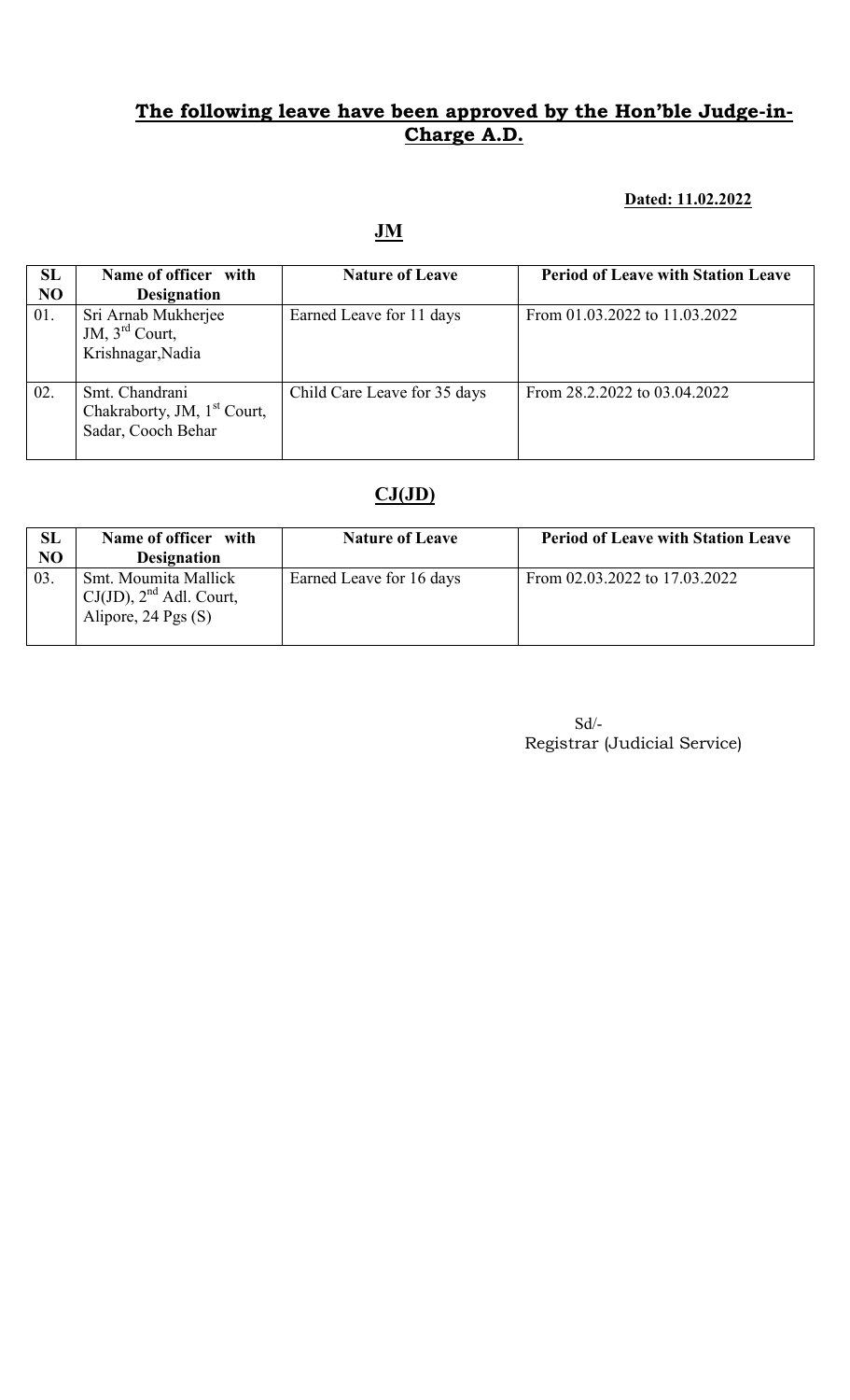#### Dated: 11.02.2022

## DJ/ADJ

| SL<br>N <sub>O</sub> | Name of officer with<br><b>Designation</b> | <b>Nature of Leave</b>       | <b>Period of Leave with Station Leave</b> |
|----------------------|--------------------------------------------|------------------------------|-------------------------------------------|
| 01                   | Sri Indranil Adhikari, DJ,<br>Murshidabad  | Quarantine Leave for 15 days | From 17.01.2022 to 31.01.2022             |

## JM

| SL<br>NO | Name of officer with<br><b>Designation</b>                 | <b>Nature of Leave</b>   | <b>Period of Leave with Station Leave</b> |
|----------|------------------------------------------------------------|--------------------------|-------------------------------------------|
| 02.      | Sri Banibrata Dutta<br>JM, Kharagpur, Paschim<br>Medinipur | Quarantine Leave 19 days | From 19.01.2022 to 06.02.2022             |

## $CJ(JD)$

| SL  | Name of officer with                                                                       | <b>Nature of Leave</b>       | <b>Period of Leave with Station Leave</b> |
|-----|--------------------------------------------------------------------------------------------|------------------------------|-------------------------------------------|
| NO  | <b>Designation</b>                                                                         |                              |                                           |
| 03. | Sri Prem Prakash Chaturvedi<br>$CJ(JD)$ , 1 <sup>st</sup> Court, Khatra,<br><b>Bankura</b> | Quarantine Leave for 10 days | From $10.01,2022$ to $19.01,2022$         |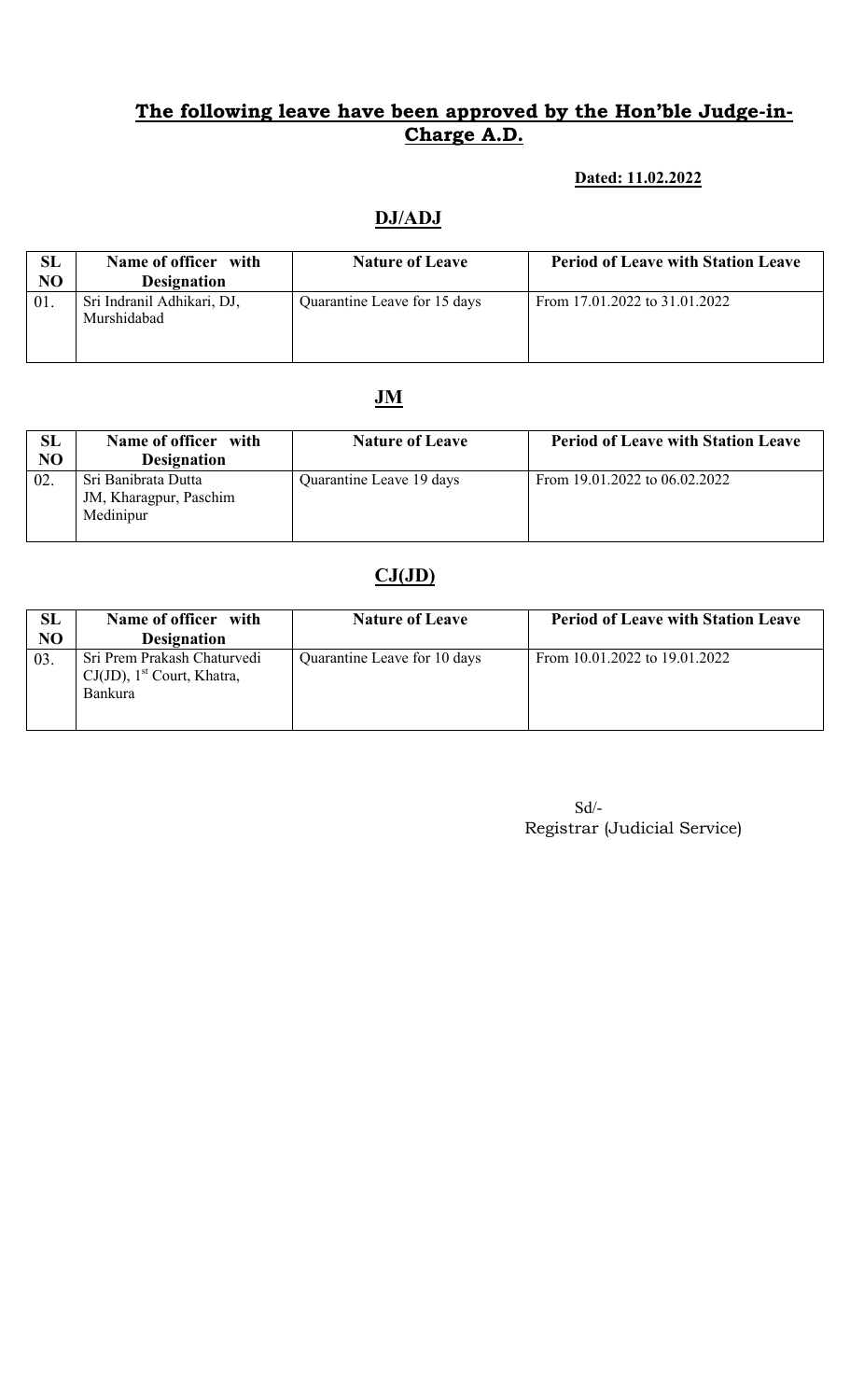#### Dated: 14.02.2022

### DJ/ADJ

| SL<br>NO | Name of officer with<br><b>Designation</b>                          | <b>Nature of Leave</b>       | <b>Period of Leave with Station Leave</b> |
|----------|---------------------------------------------------------------------|------------------------------|-------------------------------------------|
| 01.      | Sri Viswaroop Sett, ADJ, 4 <sup>th</sup><br>Court, Purba Bardhaman, | Earned Leave for 08 days     | From 02.02.2022 to 09.02.2022             |
| 02.      | Sri Debapriya Basu<br>ADJ, 1 <sup>st</sup> Court, Jalpaiguri        | Quarantine Leave for 06 days | From 24.01.2022 to 29.01.2022             |

### ADJ, FTC/ CJ(SD)

| SL  | Name of officer with     | <b>Nature of Leave</b>     | <b>Period of Leave with Station Leave</b> |
|-----|--------------------------|----------------------------|-------------------------------------------|
| NO  | <b>Designation</b>       |                            |                                           |
| 03. | Sri Gourab Ghosh CJ(SD), | Commuted Leave for 05 days | From 31.01.2022 to 04.02.2022             |
|     | Sadar, Paschim Medinipur |                            |                                           |
|     |                          |                            |                                           |
| 04. | Smt. Purba Kundu         | Earned Leave for 05 days   | From 31.01.2022 to 04.02.2022             |
|     | CJ(SD), Haldia, Purba    |                            |                                           |
|     | Medinipur                |                            |                                           |
|     |                          |                            |                                           |

#### JM

| <b>SL</b><br>N <sub>O</sub> | Name of officer with<br><b>Designation</b>                                   | <b>Nature of Leave</b>     | <b>Period of Leave with Station Leave</b> |
|-----------------------------|------------------------------------------------------------------------------|----------------------------|-------------------------------------------|
| 05.                         | Smt. Satarupa Roy, JM, 1 <sup>st</sup><br>Court, Contai, Purba<br>Medinipore | Earned Leave for 07 days   | From 29.01.2022 to 04.02.2022             |
| 06.                         | Smt. Soma Chakrabarty JM,<br>Court, Jalpaiguri                               | Commuted leave for 05 days | From 11.01.2022 to 15.01.2022             |

## $CJ(JD)$

| SL<br>N <sub>O</sub> | Name of officer with<br><b>Designation</b>                                           | <b>Nature of Leave</b>       | <b>Period of Leave with Station Leave</b> |
|----------------------|--------------------------------------------------------------------------------------|------------------------------|-------------------------------------------|
| 07.                  | Sri Siddhartha Sankar Roy<br>Chowdhury<br>$CJ(JD)$ , $2nd$ Court,<br>Ranaghat, Nadia | Quarantine Leave for 05 days | From 10.01.2022 to 14.01.2022             |
| 08.                  | Smt. Pratigya Pradhan<br>CJ(JD), Chanchal, Malda                                     | Earned Leave for 12 days     | From 03.01.2022 to 14.01.2022             |